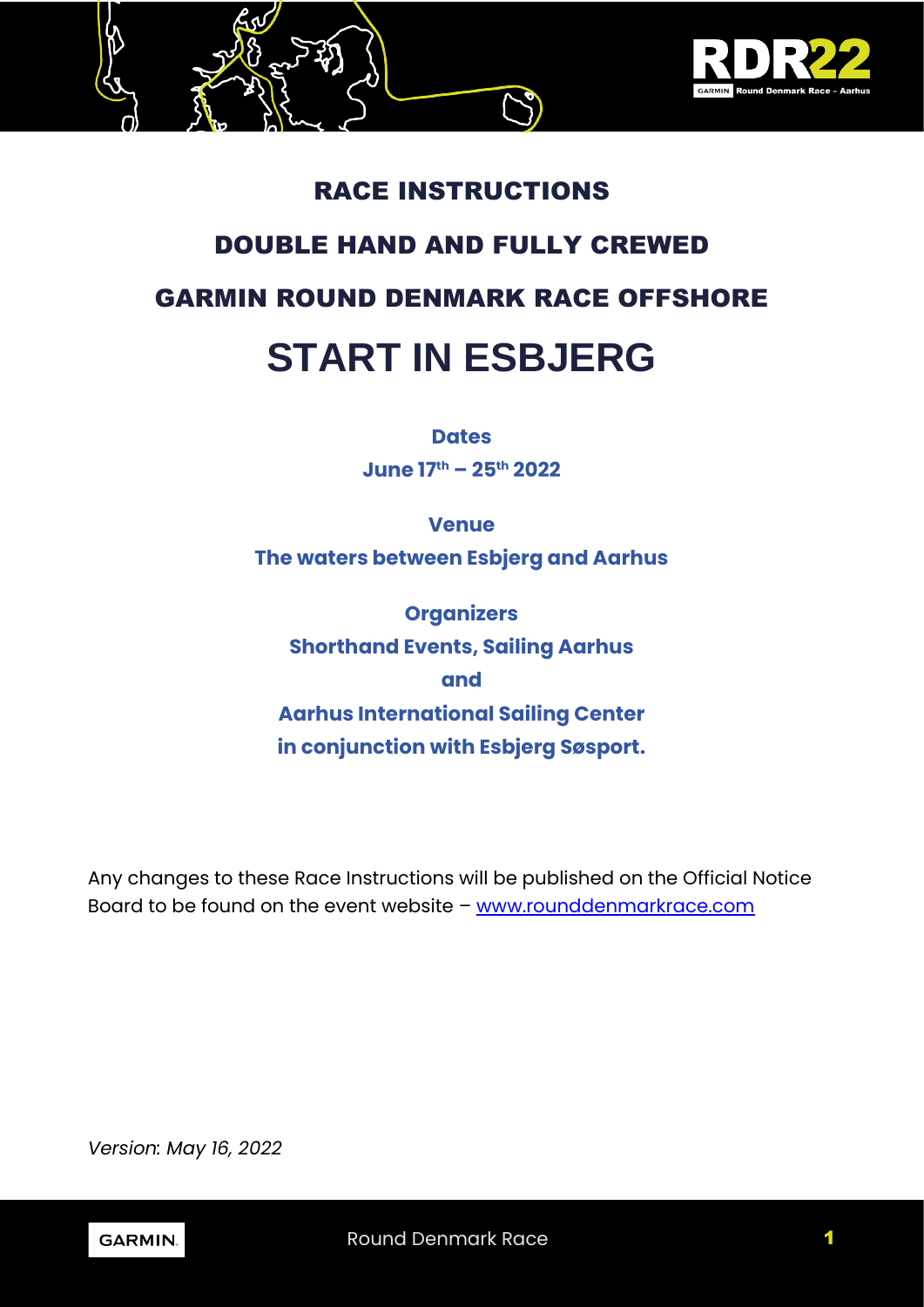

#### **1 Rules**

- The race is governed by the rules stated in the Garmin Round Denmark Race (GRDR) Event Regulations.
- The special regulations for navigation in certain Danish, Swedish and German waters. All traffic separations must be respected in accordance with COLREG rule 10. The competitors are required to pay attention to commercial traffic as well as to other competitors in the race.
- Navigation lights: All participating boats must be equipped with fixed statutory navigation lights as described in COLREG rule  $25(a)$  or  $25(b)$ . This also applies to boats under 7 meters of length.

## **2 Schedule**

| Friday   | <b>June 17th</b> | $10:00 - 13:00$ | Registration at Esbjerg Yacht<br>Harbor (Esbjerg Strand, 6700<br>Esbjerg) |  |
|----------|------------------|-----------------|---------------------------------------------------------------------------|--|
|          |                  | $12:00 - 14:00$ | Random safety check                                                       |  |
|          |                  | 14:00           | Mandatory "Skipper's meeting"                                             |  |
|          |                  | 16:30           | Starting signal – Fully and double<br>hand fleet.                         |  |
| Saturday |                  |                 | Award ceremony and regatta                                                |  |
|          |                  |                 | diner at Aarhus International                                             |  |
|          |                  |                 | Sailing Center                                                            |  |

## **3 Registration and documents**

All competitors must register at the Race Office, located in Esbjerg Yacht Harbor, Esbjerg Strand, 6700 Esbjerg not later than 12 hrs on Wednesday June 17th 2022.

At registration, the following document must be presented (to be found on the Official Notice Board on the event web and to be prepared in advance):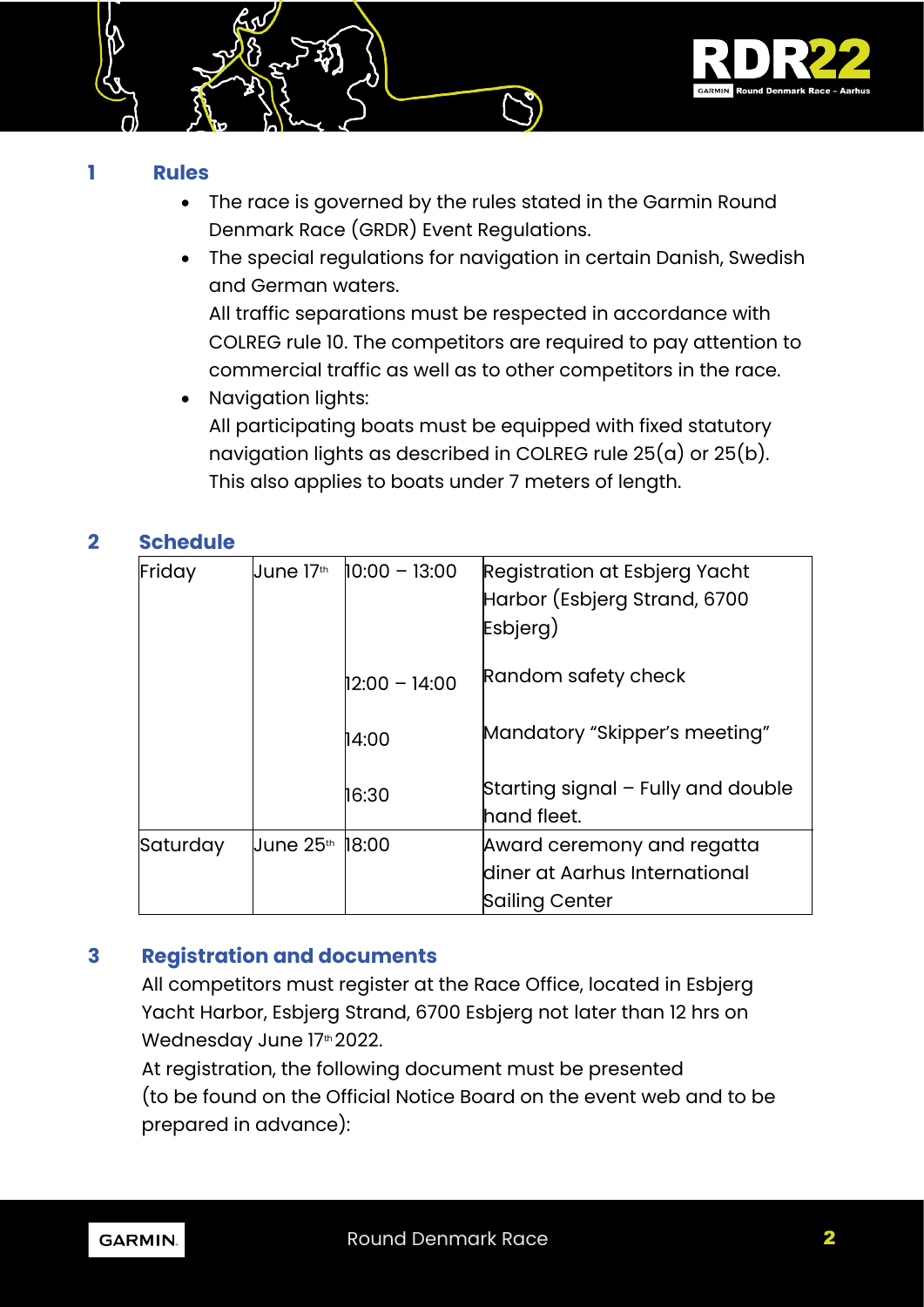

• Crew list incl. safety declaration.

## **4 Mandatory Skipper's meeting**

The skipper's meeting will take place outside the Race Office at Esbjerg Yacht Harbor (Esbjerg Havneø). See schedule.

## **5 Messages to competitors**

- 5.1 Messages for the participants concerning relevant changes, corrections and warnings are continuously displayed on the Official Notice Board. Important messages in connection with the start will be announced via VHF channel 72.
- 5.2 During the starting sequence, the event management will, if possible, communicate on VHF channel 72.

#### **6 The course**

- Start in Esbjerg (see Race Instruction 8)
- Grådyb
- Red lateral buoy (55°25'37.1"N 8°13'44.2"E) must be left to starboard
- Green lateral buoy (55°30'31.7"N 7°59'10.9"E) must be left to starboard
- Green lateral buoy (55°32'16.6"N 7°53'43.4"E) must be left to starboard
- Green lateral buoy (55°34'0.1"N 7°49'30.0"E) must be left to starboard
- Cardinal bouy BY (57°45'58.6"N 10°43'44.4"E) must be left to starboard
- Cardinal buoy BYB (57°43'51.0"N 10°42'19.1"E) must be left to starboard
- Sjælland must be left to starboard
- Christiansø and Bornholm must be left to starboard
- Falster (Gedser) and Lolland must be left to starboard
- Funen must be left to port
- Finish in Aarhus (see Race Instruction 14)

## **7 Time limit**

The time limit for completion of the race is Saturday June 25<sup>th</sup> at 18:00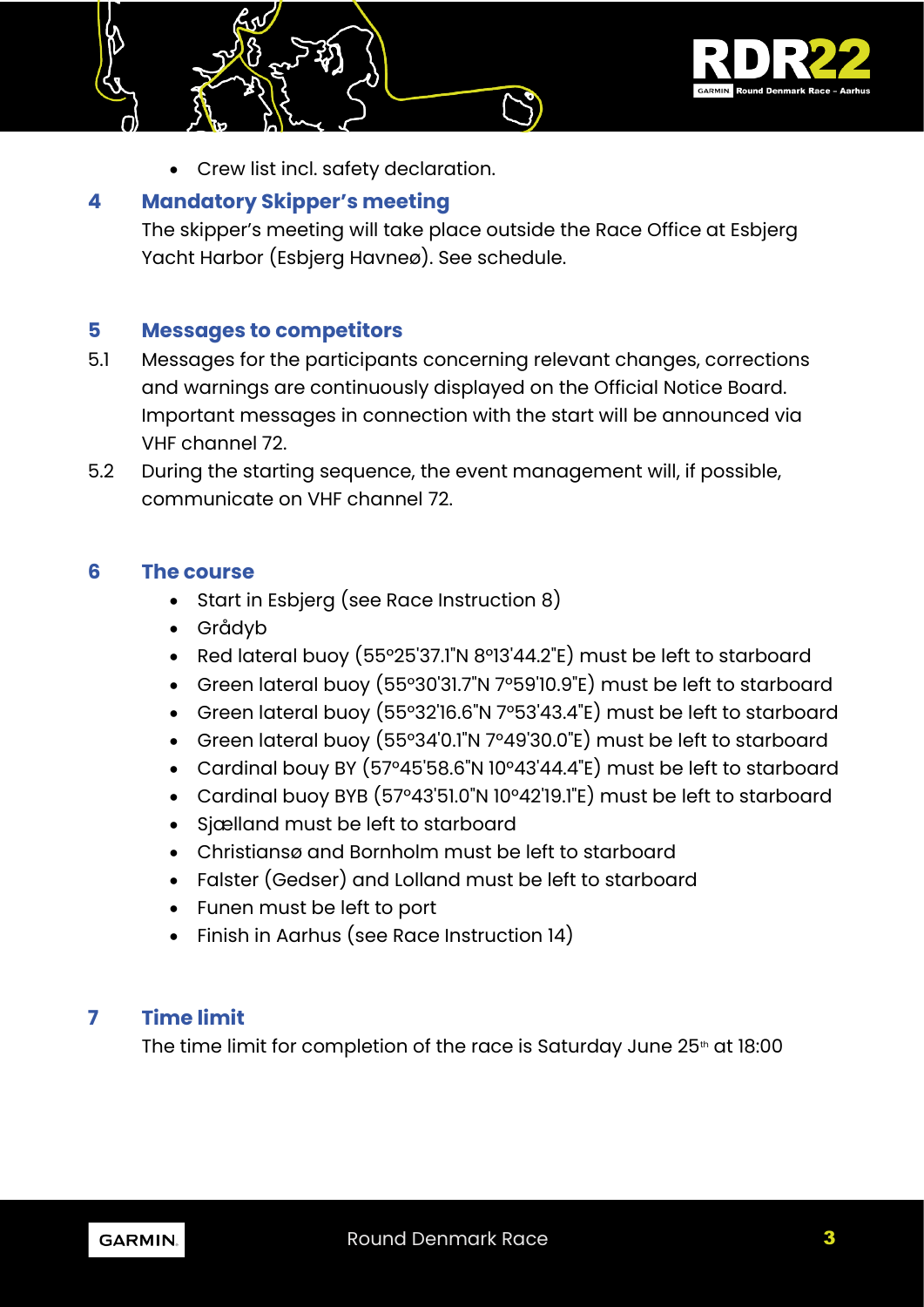

## **8 The startling line**

The starting line will be between an orange flag ashore (approx. pos: 55°28'46.9"N 8°24'30.4"E) and green lateral buoy (Fl(2)G.5s) (approx.pos: 55°28'37.6"N 8°24'8.8"E)



The starting line to be passed from southeast to northwest.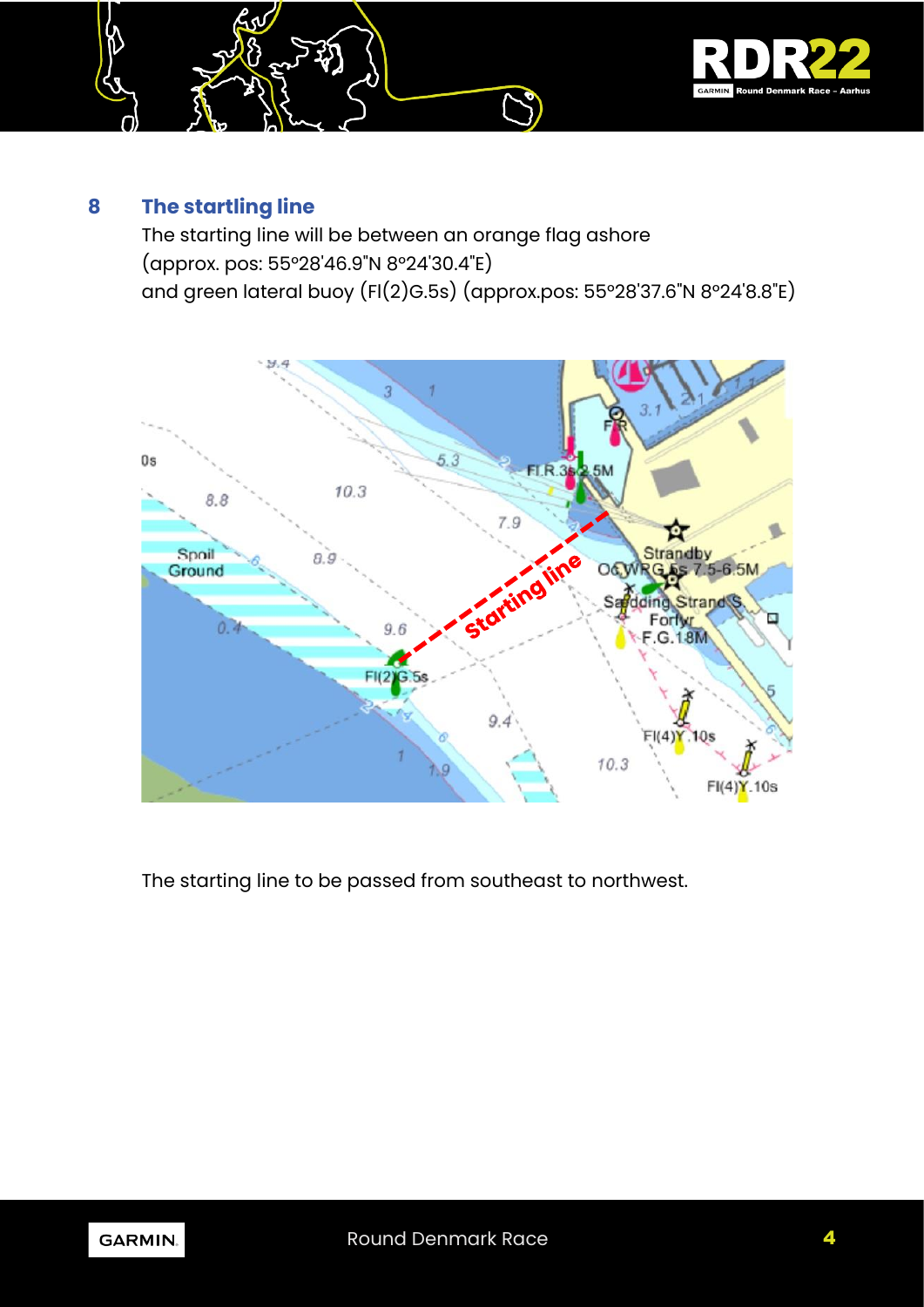

## **9 Starting signals displayed ashore**

| <b>Time</b> | <b>Visual signal</b><br>displayed 个 |   | <b>Visual signal</b><br>lowered ↓ |  | <b>Sound</b><br>signal | <b>Meaning</b>               |
|-------------|-------------------------------------|---|-----------------------------------|--|------------------------|------------------------------|
| T- 5        | 5                                   |   |                                   |  |                        | 5 minutes to<br><b>start</b> |
| $-4$        |                                     |   | 5                                 |  |                        | 4 minutes to<br>start        |
| $T - 3$     | 3                                   |   | 4                                 |  |                        | 3 minutes to<br>start        |
| $T - 2$     | $\mathbf 2$                         | ٠ | 3                                 |  |                        | 2 minutes to<br>start        |
| - 1         |                                     |   | $\overline{\mathbf{2}}$           |  |                        | 1 minut to<br><b>start</b>   |
| Ŋ           |                                     |   |                                   |  |                        | <b>Starting</b><br>signal    |

## **10 Individual Recall (Jumping the gun)**

There will be NO recalls. If any part of the hull, of the boats is at the other side of the starting line the boat will be penalized by 30 minutes in its finishing time. No boats are allowed to return to a restart.

## **11 Postponement**

If a start is postponed, information will be given by the event management on VHF channel 72 and by displaying flag AP. If signal AP is displayed ashore with 2 sound signals it means: The start has been postponed; first warning signal will be given not earlier than 60 minutes after AP is lowered with one sound signal. If signal AP is displayed from the event management vessel with 2 sound signals it means: The start has been postponed; first warning signal will be given 1 minute after AP is lowered with one sound signal.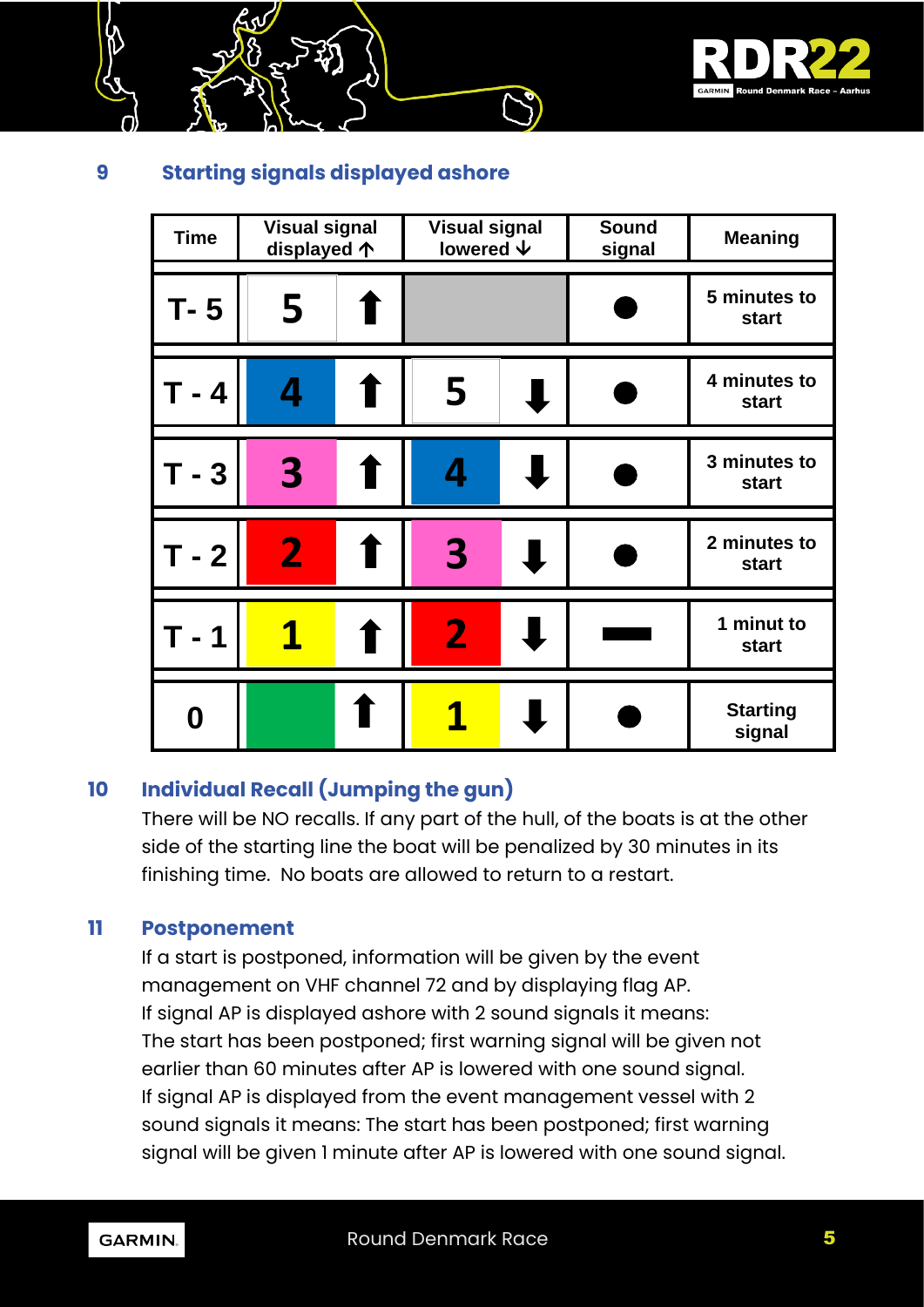

#### **12 Late starters**

Boats starting more than 60 minutes after the starting signal will be noted: Did Not Start. Anyhow, if there is a good reason for the late start this must be communicated to the event management via VHF channel 72 or by

## **13 Finishing**

At least 30 minutes before the expected finishing time in Aarhus, participants **must** report an ETA to the event management. This may be done by Garmin Inreach, VHF channel 72 or sms to 45 53 83 78 27

## **14 The finishing line**

phone to +45 53 83 78 27

Between an orange flag on the balcony of Aarhus International Sailing Center and a conical mark with GARMIN advertising. When finishing the line must be crossed from east towards west. Be aware of the limitations at the breakwaters.



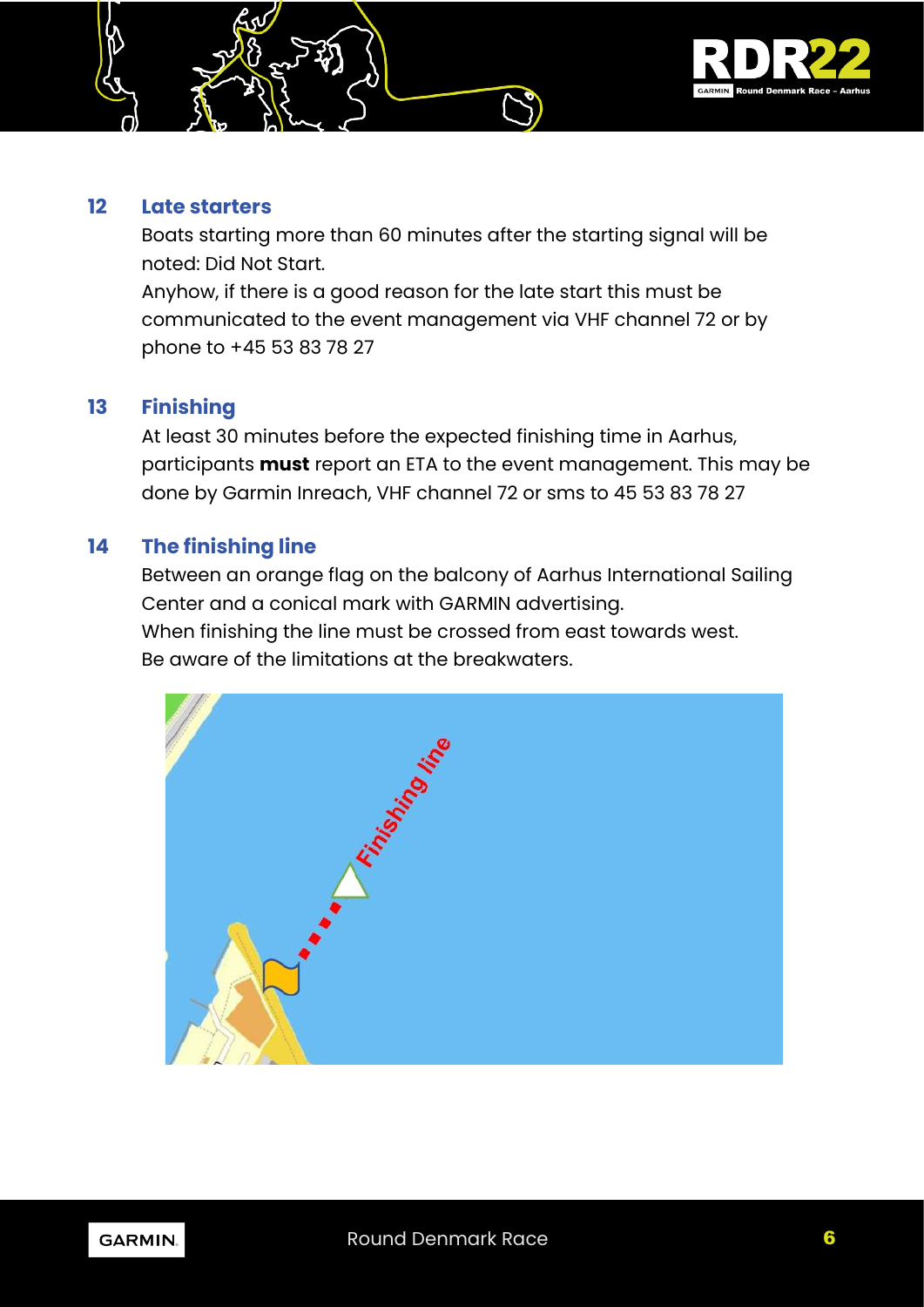

## **15 Withdrawal from the race**

A skipper/boat that withdraws from the race or in any other way suspends the race is obliged to state this to the event management on phone number:

+45 53 83 78 27 or text message (SMS) as soon as possible. When staying more than 24 hours in a harbor a boat will be considered to have withdrawn from the race.

## **16 Compensation for assistance to at boat in need**

All participants in RDR are obliged to give all possible assistance they can for any person or vessel in danger. If such assistance is given during the race, a time compensation can be requested. The request must be based on a statement clarifying that your final ranking in RDR has been considerably affected because of the provided assistance. The request must be noted in the logbook with description of the incident.

## **17 Observing and reporting breaches of rules**

- 17.1 A boat observing a breach of a rule related to the Round Denmark Race may report this observation to the Race Control via Garmin InReach mail or sms text message to +45 53 83 78 27
- 17.2 Further action, if any, will then be taken by the event management.
- 17.3 Penalties for breaches reported by a competitor or observed by the event management is at the discretion of the event management and may be anything from a warning, a time penalty, or a disqualification.

## **18 Media rights**

By participating in the GRDR race competitors automatically grant to the event management and their sponsors the right in perpetuity to make, use and show, from time to time at their discretion, any pictures, motion pictures and live, taped or filmed television and other reproductions of the competitors during the period of the competition without compensation.